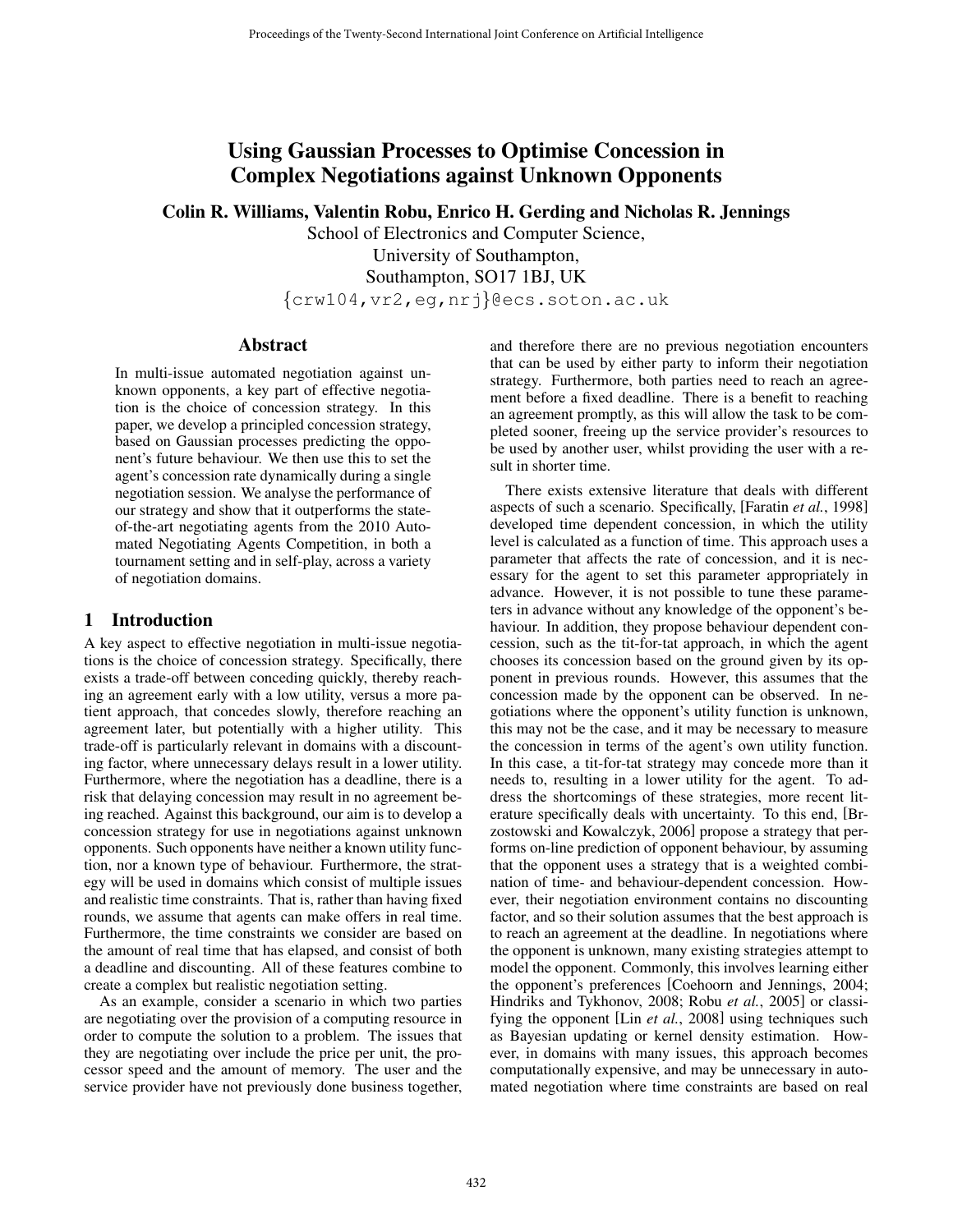time rather than the number of interactions. Under such constraints, there is no benefit to limiting the number of offers exchanged, hence it may be possible for automated agents to exchange thousands of offers in order to explore the negotiation space. We found this to be the case in experiments carried out with automated agents using the GENIUS negotiation environment [Hindriks *et al.*, 2009].

In addition to the above empirical work, there is considerable previous work that looks at computing game theoretic equilibria in agent-based negotiation. However, this tends to require additional assumptions and/or a less complex environment than the one we consider. For example, in [An *et al.*, 2010], there is one-sided uncertainty, in which one of the agents has uncertainty about its opponent's behaviour, whilst the other agent has complete information. In contrast, in our work there is two-sided uncertainty. Alternatively, in [Fatima *et al.*, 2007], the negotiation model assumes that time constraints are based on the number of offers made, rather than the real time used. In such an environment, it is possible to perform backwards induction in order to find a game theoretic solution, but this would be infeasible under real-time constraints, as the number of steps would be unknown.

Given this context, we have developed a principled approach, which first predicts the opponent's behaviour through a Gaussian process and then uses this to find the optimal concession. Optimal in this context means that our strategy maximises the agent's expected utility. Unlike previous work, our concession strategy considers the observed concession of the opponent and negotiation constraints which are based on the elapsed real time, rather than the number of negotiation rounds. In addition, our strategy can be adjusted to negotiate more aggressively by altering the risk profile of the agent. Furthermore, we make no assumptions about the opponent.

In developing this strategy, our work advances the state-ofthe-art in multi-issue negotiation in the following ways:

- We provide the first concession strategy that uses an estimate of the opponent's future concession, including a measure of the uncertainty of that estimate, in order to optimally set the rate of concession, in a negotiation setting that contains multiple issues, uncertainty and realtime constraints.
- We show that this strategy outperforms other state-ofthe-art strategies in a complex environment containing independently developed benchmark domains taken from the First Automated Negotiating Agents Competition (ANAC 2010) [Baarslag *et al.*, 2010].
- We show, using empirical game theory, that our strategy is stable and that other agents have an incentive to deviate towards it.

The remainder of this paper proceeds as follows. Section 2 describes the negotiation setting that we have considered, then Section 3 describes the strategy that we have designed for use in this setting. We evaluate the strategy in Section 4 and finally, we conclude in Section 5.

#### 2 The Negotiation Setting

Our strategy is designed to participate in multi-issue, bilateral negotiation, in which two parties negotiate over multiple issues in order to reach an agreement. The negotiation protocol that is used is based on the alternating offers protocol [Rubinstein, 1982], with each offer, o, representing a complete package, in that it specifies the values for all issues. Formally,  $o = (v_1, v_2, ..., v_n)$ , where  $v_i$  is the value for issue *i*. Furthermore, the utility function,  $U(\cdot)$ , is defined as a function which maps all possible offers, o in the outcome space  $O$ , to a value. Specifically:

$$
\forall o \in O, U(o) \in [0, 1] \tag{1}
$$

Our agent knows its own utility function, but the utility function of the opponent is unknown. In each negotiation round, our agent receives an offer,  $o_{opp}$  from the opponent (except on the first round, if our agent starts the negotiation). It can choose to accept this offer or make a counter-offer,  $o_{own}$ .

Our model differs from that of [Rubinstein, 1982], in that we use a different model of time. Rather than having fixed rounds, agents can make offers in real time. This means that the number of negotiation steps that can be made in a given time period is unknown, and depends on the time required to compute the offer. Especially when using automated negotiation, this allows many offers to be exchanged in a short period of time. Furthermore, in order to encourage the agents to reach an agreement in a timely fashion, we apply a discounting factor,  $\delta$ , which is based on the amount of real time that has elapsed, rather than the number of negotiation steps. Note that this value may be different for each agent and is privately known. We furthermore assume that there is a deadline,  $t_{\text{max}}$ , common to and known by both agents, which is a limit to the amount of time that the negotiation can last. If the deadline is reached without an agreement being made, the negotiation results in conflict and both agents receive zero utility. Typically, in our experimental setting, during a negotiation, agents can exchange thousands of offers. Specifically, the discounted utility function  $D(\cdot, \cdot)$  is given by:

$$
D(u,t) = u e^{-\delta t / t_{\text{max}}}
$$
 (2)

where  $u$  is the undiscounted utility of a particular agreement,  $\delta$  is the discounting factor, t is the time of agreement and  $t_{\text{max}}$ is the deadline.

In a tournament setting, the primary aim of our strategy is to 'win' the negotiation by achieving a higher utility than that of its opponent. In such a setting, reaching an agreement with a fairly high utility is not always good enough, since it is possible that the opponent may have achieved an even higher utility, thereby winning the negotiation. Consequently, the strategy may need to take a more aggressive approach than it would if it were simply maximising its own utility.

In order to deal with this trade-off, we include the concept of risk attitude in the design of our concession strategy. Formally, the risk function used by our agent is:

$$
R(u) = u^r \tag{3}
$$

where r is the risk parameter. If  $r = 1$ , the strategy is riskneutral, for  $r > 1$ , the strategy is risk-seeking and for  $r < 1$ , it is risk-averse. A risk-seeking strategy would result in more aggressive behaviour, since such an agent will concede more slowly, as it will regard lower utilities to be of even lower value than their true value.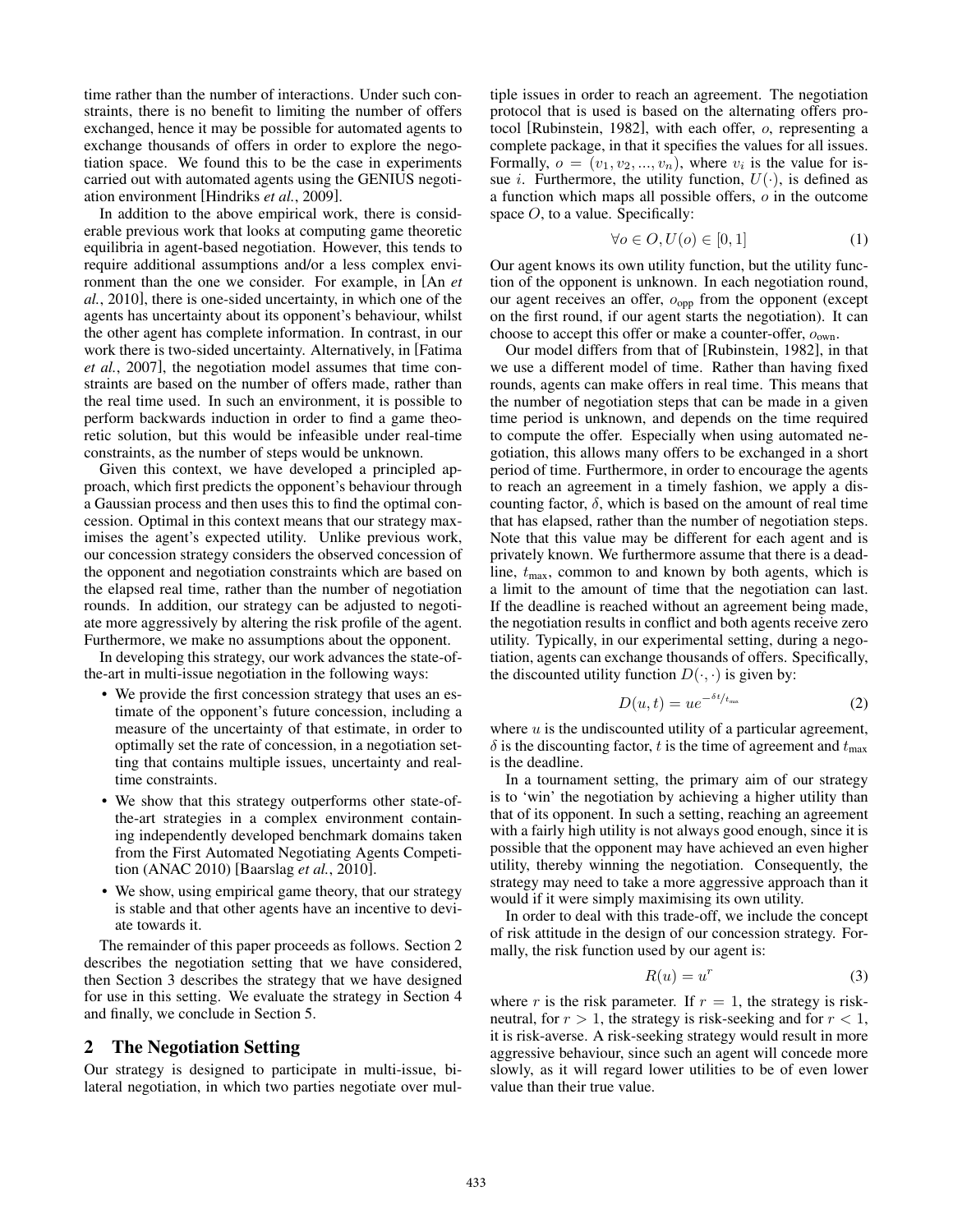**Algorithm 1** Let  $\delta$  be the discounting factor, r be the risk parameter,  $t_{\text{max}}$  be the negotiation deadline.  $o_{\text{own}}$  and  $o_{\text{opp}}$  represent our own and the opponent's latest offers, respectively.  $\mu$ and  $\sigma$  are vectors, representing the mean and variance respectively, as output from the regression function.  $t^*$  is the time at which the estimation of our utility is maximised.  $u^*$  is the utility that we should offer at that time in order to maximise the received utility.  $u_{\tau}$  is the target utility at time  $t_c$ .

## 3 Design of the Negotiation Strategy

Our strategy for the above setting consists of three distinct phases. Algorithm 1 gives an overview of our approach and, in the remainder of this section, we describe these phases in turn. The first stage, described in Section 3.1, is to predict the concession of the opponent (represented by the PERFORM-REGRESSION function). The second stage, described in Section 3.2, is to set the concession rate such that it optimises the expected utility given the prediction of the opponent's concession (represented by the GETBEST function). The final stage, described in Section 3.3 is to generate an offer according to the concession rate (represented by the GENERATEOF-FER function).

#### 3.1 Predicting the Opponent's Concession

To estimate the utility that we can expect to achieve later in the negotiation, our approach begins by predicting the concession of the opponent, but only using the information we can actually observe. This works as follows. First, for each offer made by the opponent, we record the time at which the offer was made, along with the utility that it offers to our agent, according to our agent's utility function. Then, we estimate the future concession of our opponent using a regression technique. Specifically, our agent uses a Gaussian process, with a Matérn covariance function and a linear mean function [Rasmussen and Williams, 2006]. We use a Gaussian process as it provides both a prediction and a measure of the level of confidence in that prediction. The covariance and mean functions were selected due to their robustness, as well as the fact that they can be computed in real time during the negotiation.

The output of the Gaussian process is a Gaussian distribution, for each time  $t$ , of the form:

$$
f(u; \mu_t, \sigma_t) = \frac{1}{\sigma_t \sqrt{2\pi}} e^{\frac{-(u-\mu_t)^2}{2\sigma_t^2}}
$$
(4)

where  $\mu_t$  and  $\sigma_t$  are the mean and standard deviation, respectively. The mean,  $\mu_t$ , gives an indication of the most likely value for u at time t, whilst the standard deviation,  $\sigma_t$  is an indication of how accurate the prediction of  $\mu_t$  is likely to be.

We note that alternative regression techniques can be used in place of a Gaussian process, provided their output contains mean and confidence measures. However, in this work, we have only evaluated our approach using a Gaussian process.

As input to the Gaussian process, we use the maximum value offered by the opponent in a particular time window of duration  $t_{window}$ , and the time of that window. The reason for using this windowed approach is twofold. Firstly, it reduces the effect of noise on the Gaussian process. Since we measure the utility of the opponent's offers in terms of our agent's utility function, it is possible that this value may vary significantly in a given window. This is due to the offers consisting of multiple issues, with the negotiation partners having different utility functions. In such an environment, it is possible that a small change in utility for the opponent can be observed as a large change by our agent. Secondly, it reduces the amount of input data for the Gaussian process. If all of the observed offers were used, there could be thousands of data points, which could significantly slow down the regression process and therefore delay the negotiation. We use the maximum value in each time window, rather than the average, as the maximum represents the best offer that we have observed, and can therefore expect to reach agreement at. Figure 1 shows an example of the input to and output from the Gaussian process performed at time  $t_c = 0.25 \cdot t_{\text{max}}$ during a negotiation against *Agent K* in the U1 domain (see Section 4.1 for more regarding the domains and opponents). The figure shows that there is relatively high confidence in the prediction at times close to  $t_c$ , with the uncertainty increasing at later times.

Based on the prediction of the opponent's future concession which was generated using the regression technique, our strategy then aims to set its concession by optimising the expected utility given that prediction.

#### 3.2 Setting the Concession Rate

Having introduced our use of Gaussian processes in predicting the future concession of the opponent, we now discuss the main contribution of this work to the literature, which is to show how the output of a Gaussian process can be used in setting the concession rate. Specifically, we discuss the way in which we use both the mean,  $\mu$ , and standard deviation,  $\sigma$ , output by the Gaussian process in setting an optimal concession rate. The aim of this stage of our strategy is to calculate the best time,  $t^*$  and utility value,  $u^*$  at which to reach agreement. We consider the best time,  $t^*$ , to be the point in future time ( $t \in [t_c, t_{max}]$ ) at which the expected utility of the opponent's offers is maximised, using:

$$
t^* = \operatorname{argmax}_{t \in [t_c, t_{\text{max}}]} E_{\text{rec}}(t) \tag{5}
$$

where  $t_c$  is the current time and  $E_{\text{rec}}(t)$  is the expected utility, adjusted by the agent's risk attitude and discounting, of reaching an agreement at time  $t$ , given by:

$$
E_{\rm rec}(t) = \int_0^1 D(R(u)f_{[0,1]}(u;\mu_t,\sigma_t),t) \mathrm{d}u \tag{6}
$$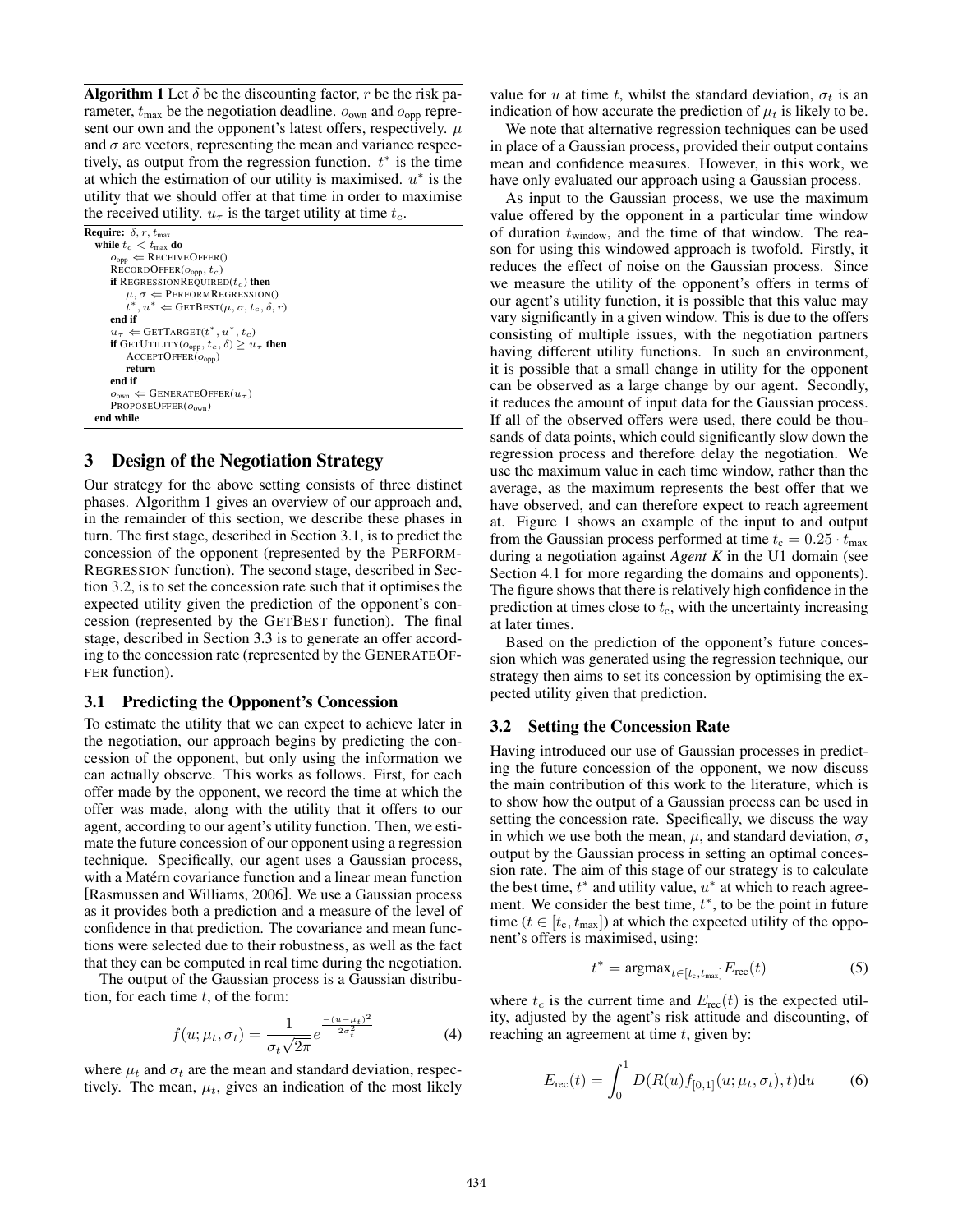

Figure 1: Illustration of the Gaussian process used in a negotiation with *Agent K* in the *Itex vs Cypress* domain, at time  $t_c = 0.25 \cdot t_{\text{max}}$ . The plus signs are the input data, based on the observed offers. The crosses are based on the actual future offers (which are unknown at time  $t_c$ ). The mean of the Gaussian output is shown as a solid line, with the shaded area representing the 95% confidence interval.

where  $D(\cdot, \cdot)$  is the effect of the discounting factor, given by Equation 2,  $R(\cdot)$  is the risk function, given by Equation 3, and  $f_{[0,1]}(\cdot)$  is the probability distribution over the values of u, as given by the Gaussian process. The effect of  $\sigma_t$  in this equation is as follows. If, at two points in time,  $t_1$  and  $t_2$ , the mean values are the same ( $\mu_{t_1} = \mu_{t_2}$ ), but the standard deviation differs such that  $\sigma_{t_1} < \sigma_{t_2}$ , then a risk-seeking agent will consider the expected utility at time  $t_2$  to be greater than at time  $t_1$ . That is, the risk-seeking agent is prepared to wait for the less certain offer at time  $t_2$ , as there is a higher chance that the utility may exceed the value of  $\mu_{t_2}$ , than it would for  $\mu_{t_1}$ . The converse applies for risk-averse agents, with riskneutral agents being indifferent between the two solutions.

In practice, we calculate the optimal time,  $t^*$ , to reach agreement, by discretising the values of  $t$ , with up to  $101$ steps, such that  $t \in \{0, 0.01 \cdot t_{\text{max}}, 0.02 \cdot t_{\text{max}}, \ldots, 0.99 \cdot t_{\text{max}}\}$  $t_{\text{max}}, t_{\text{max}}$ . Integration is carried out in a similar way, by discretising  $u \in \{0, 0.01, 0.02, \ldots, 0.99, 1.00\}$ 

As given by Definition 1, we assume that the utility of the opponent's offers must lie in the range  $[0, 1]$ . Therefore we use a truncated normal distribution, constrained to fit in the utility range  $[0, 1]$ , as follows:

$$
f_{[0,1]}(u; \mu_t, \sigma_t) = \frac{f(u; \mu_t, \sigma_t)}{f(1; \mu_t, \sigma_t) - f(0; \mu_t, \sigma_t)} \tag{7}
$$

where  $f(u; \mu_t, \sigma_t)$  is as given in Equation 4. The mean,  $\mu_t$ , and variance,  $\sigma_t$ , are those given by the Gaussian process.

Having selected the time,  $t^*$ , at which the expected utility of the opponent's offers is maximised, our agent needs to choose a utility,  $u^*$ , to offer at that time. The approach that our strategy takes here is to maximise the expected utility of making an offer of utility  $u$ . Therefore, the utility,  $u^*$ , which should be offered at time  $t^*$ , is given by:

$$
u^* = \operatorname{argmax}_{u \in [0,1]} E_{\text{offer}}(u, t^*)
$$
 (8)

The expected utility is calculated based on the probability that an offer of a given utility will be accepted. We assume that an offer of utility u will be accepted at time  $t^*$  if  $u \leq u_{t^*}$ . Since we have a probability distribution over  $u_{t^*}$ , we can calculate the probability that  $u \leq u_{t*}$  using the cumulative distribution  $F(u; \mu_t, \sigma_t)$ . Therefore, our agent's expectation for the adjusted utility (taking into consideration the risk attitude and time discounting) of an offer with utility  $u$  is given by:

$$
E_{\text{offer}}(u, t^*) = D(R(u)F_{[0,1]}(u; \mu_{t^*}, \sigma_{t^*}), t^*)
$$
(9)

where  $D(\cdot, \cdot)$  and  $R(\cdot)$  are as before, and  $F_{[0,1]}(\cdot)$  is the cumulative distribution for  $f_{[0,1]}(\cdot)$ .

Due to the effect of the standard deviation, note that the risk-seeking agent will find a higher optimal utility than a risk-neutral or risk-averse agent would. In common with the way we find  $t^*$ , in practice, in order to find  $u^*$ , we also discretise the values of  $u$ , with 101 steps, such that  $u \in \{0, 0.01, 0.02, \ldots, 0.99, 1.00\}.$ 

Finally, having determined  $u^*$  as the utility to offer at time t <sup>∗</sup>, our agent needs to choose a utility to offer at the current time,  $t_c$ . The agent should not concede immediately to offer  $u^*$  at the current time, nor should it wait until  $t^*$ . Either of those approaches is likely to result in concession behaviour which is too extreme, especially since they are based on predictions which may be inaccurate. Therefore, and to avoid any additional parameters, our agent's approach is simply to concede linearly between  $[t_{lr}, u_{lr}]$  and  $[t^*, u^*]$ , where  $t_{lr}$  is the time at which the regression was last performed and  $u_{\text{lr}}$  is the target utility at that time. Consequently, the target utility,  $u_{\tau}$ is given by:

$$
u_{\tau} = u_{\text{lr}} + (t_c - t_{\text{lr}}) \frac{u^* - u_{\text{lr}}}{t^* - t_{\text{lr}}}
$$
 (10)

Note that the overall concession will not generally be linear, as the predictions of  $t^*$  and  $u^*$  are revised at the end of each time window, throughout the negotiation.

Once a target utility level has been selected for the current time, our agent needs to select an offer to make.

#### 3.3 Selecting an Offer

Having selected a target utility,  $u_{\tau}$ , our strategy needs to generate an offer which has a utility close to that target. In a multi-issue negotiation, there may be many different packages with a similar utility. Under the real-time constraints, the goal is to reach an agreement within a shorter time period, but not necessarily to limit the number of offers made. Therefore, if our agent can generate an offer quickly (even if it does so at random), it can explore more of the outcome space in the available time.

Consequently, our strategy chooses an offer which has a utility close to the target,  $u_{\tau}$ , by generating a random offer with a utility in the range  $[u_\tau - 0.025, u_\tau + 0.025]$ . If an offer cannot be found within this range, the range is expanded, until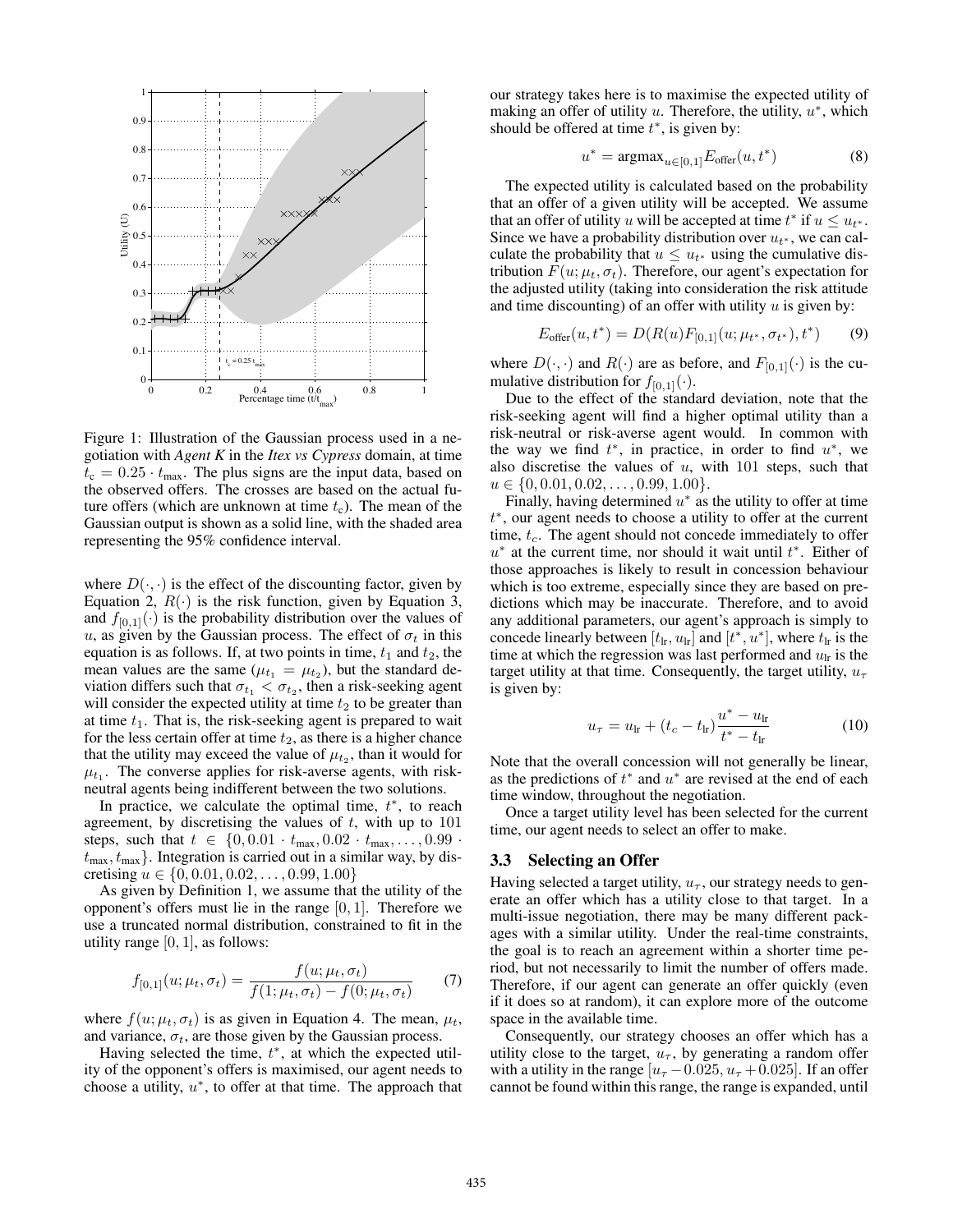a solution is found. In addition, if the target drops below the highest value of the offers made by the opponent, we instead propose the package with that utility that was offered by the opponent. This is since we assume that, for a set of possible offers with utility greater than  $u_{\tau}$ , the one which is most likely to be accepted is the one which has previously been offered by the opponent. While we believe that it can be improved, we found that using this simple approach to selecting an offer produced very good results.

## 4 Empirical Evaluation

In order to evaluate the performance of our strategy, we use the Generic Environment for Negotiation with Intelligent multi-purpose Usage Simulation (GENIUS) [Hindriks *et al.*, 2009]. Using this environment, our agent can be tested under a variety of negotiation domains, where each domain is defined by the utility function of each agent. Each negotiation takes place between a pair of agents, which negotiate within one of these domains. However, the overall performance is calculated for a complete tournament. We continue this section as follows. In Section 4.1 we describe the settings we used in our experiments, then in 4.2, we give the results of those experiments according to the metrics used in ANAC 2010. Finally, Section 4.3 provides an empirical game theoretic analysis of our results.

#### 4.1 Experimental Settings

We compare our agent against the entries submitted to the ANAC 2010 [Baarslag *et al.*, 2010]. As part of this evaluation, we use the domains that were created for the competition, all of which had no discounting factor ( $\delta = 0$ ) (we refer to the *Itex vs Cypress* domain as U1, the *England vs Zimbabwe* domain as U2, and the *Travel* domain as U3). In addition, to test the performance in domains with a discounting factor, we use the same domains, but with each agent having a discounting factor,  $\delta = 1$ . We refer to these domains as D1, D2 and D3. We get similar results for other values of  $\delta$ .

In this context, each domain specifies the number and types of issues that are negotiated over by the agents. Furthermore, each domain has two preference profiles which specify the utility functions of each participant. These functions allow each agent to calculate the utility value of any offer that can be made in a particular domain. Each preference profile is represented by a linear additive utility function of the form:

$$
U(o) = \sum_{i=1}^{n} w_i U_i(o_i)
$$
 (11)

where  $w_i$  is the weight of issue i,  $U_i(\cdot)$  is the utility function for issue i, and  $o_i$  is the value for issue i in the offer o. The actual values of  $w_i$ ,  $U_i$  and  $o_i$  for each preference profile are included in version 3.1 of the GENIUS platform<sup>1</sup>. Each agent knows its own utility function, but not that of its opponent.

For each of these six domains, we run a tournament containing 7 agents, as in ANAC 2010. The other agents that we use in the tournament are the top 6 agents according to



Figure 2: Average results of all agents in all domains, for the risk-neutral  $(r = 1)$  version of our agent.

the results of ANAC 2010. Whilst we do not know the exact behaviour of the other agents, we suppose that some of them use a combination of stationary and non-stationary (adaptive) strategies. The whole tournament run (all combinations of agent pairs and domains) was repeated 20 times, so as to obtain results with high statistical confidence.

Furthermore, we repeat these experiments using two variants of our agent. The first uses a risk-neutral approach  $(r =$ 1), whilst the other uses a risk-seeking approach  $(r = 4)$ . In all of these experiments, there is a deadline of  $t_{\text{max}} = 360$ s, and we set our regression window to  $t_{window} = 10$ s. These values work well in practice, but to avoid over-fitting, we have not attempted to fine tune them.

#### 4.2 Results in the Competition

Figure 2 shows the results achieved by each agent in each domain. In the domains with the largest outcome spaces (U3 and D3), our agent reaches a score which is considerably higher than any of the other agents (the other agents reach a score no higher than 62% of ours). In the smaller domains, our agent reaches a lower score than some of the other agents, but by a much smaller difference (no more than 16%).

The scores were normalised using the maximum and minimum utility achieved by all agents, using the same technique as [Baarslag *et al.*, 2010]. Averaged over the six tournaments, our risk-neutral agent finished in first place, with an average normalised score of 0.846, which is 23% higher than that of the agent which finished in second place. Table 1 shows the raw and normalised scores of each agent, over the six domains. Using our risk-seeking agent, a slightly higher average normalised score of 0.887 was obtained, which is 33% higher than that of the agent which finished in second place. Table 2 shows the raw and normalised scores of each agent, over the six domains.

It should be noted that, although the risk-seeking version achieves a higher normalised score than the risk-neutral one, it actually achieves a lower raw score. The latter is because the more aggressive nature of the risk-seeking agent causes it to generally concede more slowly, thereby reaching agreements later and with a lower discounted utility. However, the

 $<sup>1</sup>$ Available</sup> from http://mmi.tudelft.nl/ negotiation/index.php/Genius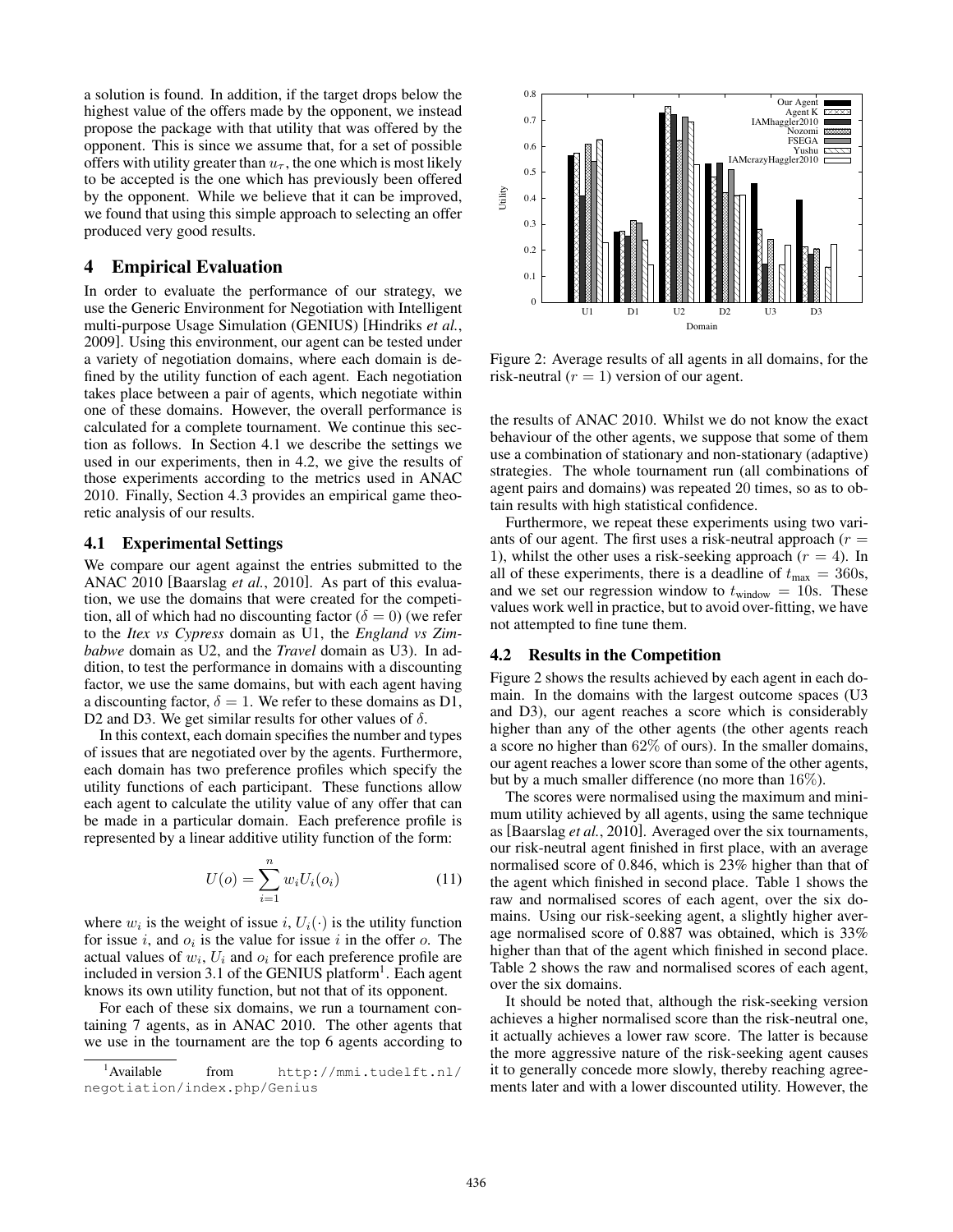| Agent               | Raw Score         | Normalised Score  |
|---------------------|-------------------|-------------------|
| <b>Our Agent</b>    | $0.492 \pm 0.007$ | $0.846 + 0.015$   |
| Agent K             | $0.430 \pm 0.006$ | $0.688 \pm 0.018$ |
| IAMhaggler2010      | $0.377 \pm 0.008$ | $0.572 \pm 0.021$ |
| Nozomi              | $0.403 \pm 0.008$ | $0.561 \pm 0.020$ |
| <b>FSEGA</b>        | $0.345 \pm 0.001$ | $0.521 \pm 0.009$ |
| Yushu               | $0.376 \pm 0.007$ | $0.508 + 0.019$   |
| IAMcrazyHaggler2010 | $0.295 \pm 0.006$ | $0.215 + 0.012$   |

Table 1: Scores for  $r = 1$ , with 95% confidence intervals.

| Agent               | Raw Score         | Normalised Score             |
|---------------------|-------------------|------------------------------|
| <b>Our Agent</b>    | $0.459 \pm 0.011$ | $0.887 + 0.032$              |
| Agent K             | $0.395 + 0.007$   | $0.665 + 0.017$              |
| Nozomi              | $0.365 \pm 0.009$ | $0.562 \pm 0.022$            |
| IAMhaggler2010      | $0.342 \pm 0.007$ | $\overline{0.531}$ ± 0.020   |
| <b>FSEGA</b>        | $0.323 \pm 0.002$ | $0.495 + 0.009$              |
| Yushu               | $0.327 + 0.008$   | $\overline{0.423 \pm 0.024}$ |
| IAMcrazyHaggler2010 | $0.270 \pm 0.007$ | $0.248 \pm 0.014$            |

Table 2: Scores for  $r = 4$ , with 95% confidence intervals.

risk-seeking version also causes all other agents in the tournament to achieve a lower utility. This is partially due to the effect of the discounting, but also because the slower concession requires the opponent to concede more in order to reach agreement. As a result, as we can see from the normalised score, this risk-seeking behaviour has a greater negative effect on most of the opponents.

Although not a factor in achieving a high tournament score, another measure of success of a strategy is whether it performs well in negotiations with agents using the same strategy. We therefore consider how the strategies perform in self-play. Our agent achieves the highest average self-play score. The maximum possible average self-play score over the six domains is 0.786, with our agent achieving 91.9% of that value. Table 3 shows the average score achieved by each agent over the six domains.

#### 4.3 Results of Empirical Game Theoretic Analysis

A limitation of the tournament setting is that it measures average performance considering only one agent for each type of strategy among a set of possible strategies. Naturally, this raises the question: would our strategy still be robust (and would it still win) in tournaments where the mix of strategies was different? Would any of the agents in those tournaments have an incentive to deviate (switch to a different strategy)?

In order to answer such questions, we perform an empirical game theoretic analysis of the tournament results, using the technique developed by [Jordan *et al.*, 2007] to analyse the Trading Agent Competition. We consider single-agent

| Agent               | Self-play Score   | $%$ of maximum     |
|---------------------|-------------------|--------------------|
| <b>Maximum</b>      | $0.786 \pm 0.000$ | 100.0<br>$\pm 0.0$ |
| Our Agent $(r = 1)$ | $0.722 + 0.006$   | 91.9<br>$\pm 0.7$  |
| Our Agent $(r = 4)$ | $0.605 + 0.028$   | 76.9<br>$\pm 3.6$  |
| IAMhaggler2010      | $0.559 + 0.026$   | 71.1<br>$\pm 3.4$  |
| Agent K             | $0.547 + 0.003$   | 69.6<br>$\pm 0.4$  |
| Nozomi              | $0.505 \pm 0.030$ | 64.2<br>$\pm 3.8$  |
| Yushu               | $0.412 \pm 0.044$ | 52.4<br>$\pm 5.6$  |
| <b>FSEGA</b>        | $0.410 \pm 0.000$ | 52.2<br>$\pm 0.0$  |
| IAMcrazyHaggler2010 | $0.000 \pm 0.000$ | $\pm 0.0$<br>0.0   |

Table 3: Self-play scores, with 95% confidence intervals.



O=Our Agent, K=Agent K, I=IAMhaggler2010

Figure 3: Deviation in domain D3, for our strategy (with  $r =$ 1), and the strategies of *IAMhaggler2010* and *Agent K*. The shaded strategies are those which achieve the highest scores.

deviations, that is, where there is an incentive for one agent to change its strategy, assuming that all other agents maintain their current strategy. We use this technique to search for Nash equilibria, in which there is no incentive for any single agent to change to another strategy.

We consider all tournaments consisting of 5 agents, each using one of the top three strategies found in the results in Section 4.2. Analysis of the larger 7-agent tournaments with the full combination of strategies was also performed, but due to space constraints in this paper, we report the similar results from a smaller tournament setup. Under this analysis technique we find two equilibria as follows:

- 1. All agents use our strategy.
- 2. All agents use the *IAMhaggler2010* strategy.

In Figure 3, we show these deviations for the strategies used by the top three agents in domain D3 (the *Travel* domain, with a discounting factor,  $\delta = 1$ ), which is the largest and most complex domain used in the 2010 competition. Each node represents a possible mixture of the three strategies in a tournament. The corners of the triangle represent strategy mixtures in which all agents play the same strategy. Each arrow indicates a statistically significant single agent deviation to a different strategy. Furthermore, the shaded strategy at each node represents the one which achieves the highest score and the equilibria are the nodes with no outgoing arrow.

In this particular domain, from all non-equilibria strategy mixtures, there exists a path of statistically significant deviations which leads to the equilibria containing only our strategy. Furthermore, in all non-equilibria strategy mixtures except the one in which one agent uses the *Agent K* strategy and the rest use the *IAMhaggler2010* one, all such paths of deviations lead to the equilibria containing only our strategy. This represents 97.5% of the possible mixtures, demonstrating the robustness of our strategy.

We also performed the same analysis, with  $r = 4$  instead of  $r = 1$ . For this setting, we observe a similar result, with the same pair of equilibria, but with slightly fewer  $(83.1\%)$  of